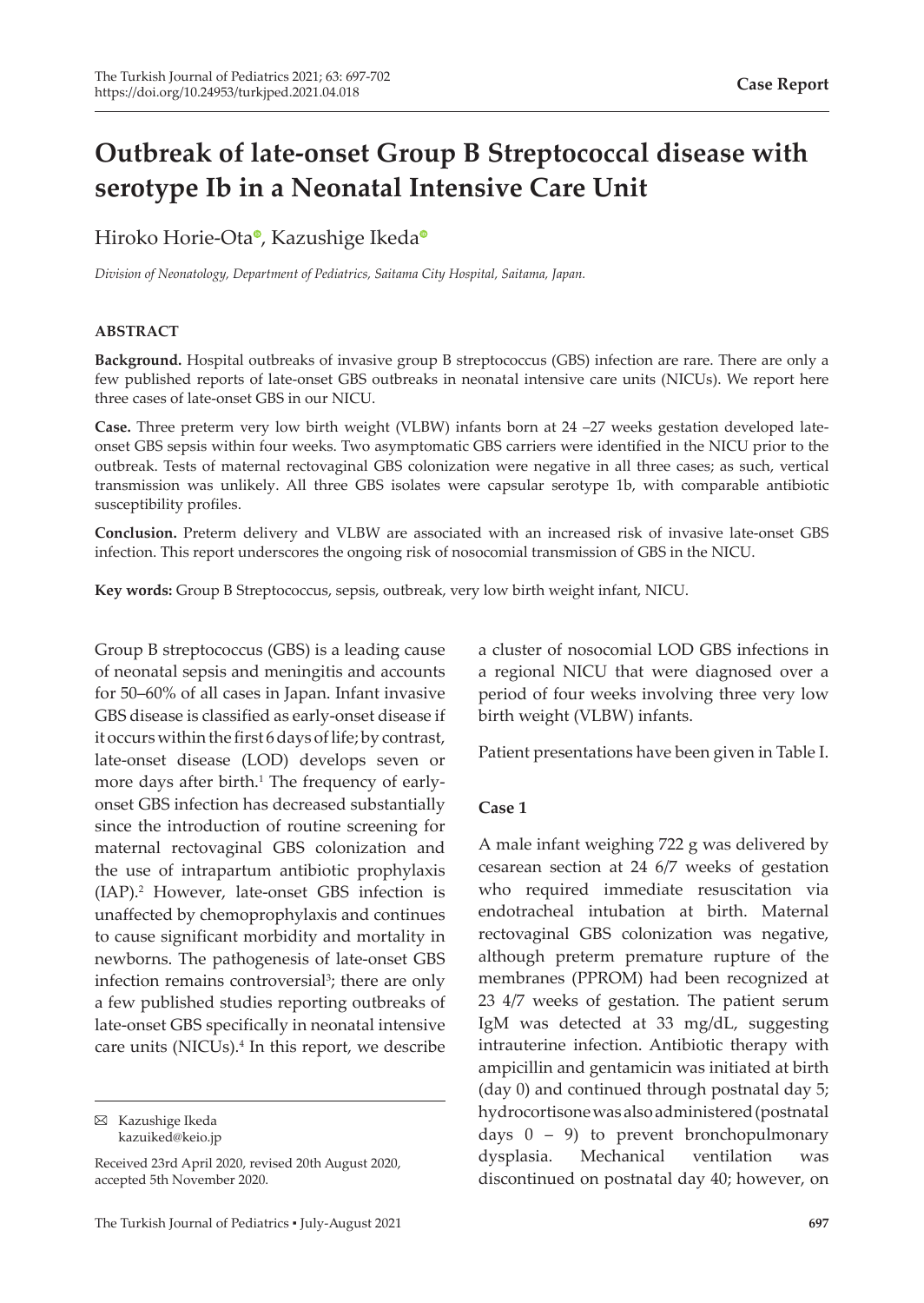|                               | Case 1   | Case 2   | Case 3     |
|-------------------------------|----------|----------|------------|
| <b>Sex</b>                    | Male     | Male     | Male       |
| Gestational age (weeks)       | 24 6/7   | 26 1/7   | 275/7      |
| Birth weight (grams)          | 722      | 620      | 1158       |
| Delivery                      | Cesarean | Cesarean | Cesarean   |
| Apgar score (1/5 min)         | 3/7      | 4/6      | 6/5        |
| Onset (days after birth)      | 55       | 19       | 43         |
| $WBC$ (/ $\mu L$ )            | 4,820    | 10,700   | 10,250     |
| C-reactive protein (mg/dL)    | 1.66     | 0.17     | 2.55       |
| Blood culture                 | $GBS +$  | $GBS +$  | $GBS +$    |
| CSF culture                   | Negative | Negative | (Not done) |
| Maternal rectovaginal culture | $GBS -$  | $GBS -$  | $GBS -$    |
| Maternal milk culture         | $GBS +$  | $GBS -$  | $GBS -$    |

**Table I.** Characteristics of the three patients with LOD in the NICU.

WBC: white blood cell, CSF: cerebrospinal fluid, GBS: group B Streptococcus.

postnatal day 55, he again required respirator support due to frequent apnea. GBS was detected in cultures of peripheral blood on the same day; cerebrospinal fluid cultures remained negative. Of note, weekly surveillance cultures of both stool and respiratory secretions were negative for GBS before the infection. GBS was later found in maternal breast milk.

# **Case 2**

A male infant weighing 620 g was delivered by emergency cesarean section at 26 1/7 weeks of gestation because of suspected placental abruption. Maternal rectovaginal GBS colonization was negative. He was intubated immediately after birth and provided with surfactant replacement therapy; hydrocortisone was administered for hypotension. He was extubated on postnatal day 4. On postnatal day 19, he developed lethargy and poor feeding behavior; his laboratory tests were notable for hypoglycemia and an elevated level serum C-reactive protein. He was diagnosed with late-onset GBS sepsis; GBS was detected in blood but not in cerebrospinal fluid cultures. Weekly surveillance cultures from stool were GBS positive for the first time on day 5 of the infection. GBS was not detected in maternal breastmilk.

# **Case 3**

A male infant weighing 1,158 g was delivered by cesarean section at 27 5/7 weeks of gestation due to premature uterine contractions associated with fetal footling presentation. Maternal rectovaginal GBS colonization was negative. He was admitted to the NICU where he underwent mechanical ventilation from  $0 - 2$  days of age. Frequent apnea was noted on postnatal day 43 associated with an elevated serum level of C-reactive protein. GBS was detected in his blood on the same day; his overall condition precluded sampling and evaluation of his cerebrospinal fluid. His weekly surveillance cultures were negative for GBS before the diagnosis of bacterial sepsis. GBS was not found in maternal breastmilk.

Informed consent was obtained from the parents of all three patients featured in this study.

# **Discussion**

We report here three cases of preterm VLBW infants who developed LOD GBS sepsis in the NICU within four weeks (Fig. 1). Serotype analysis of the strains isolated from the infants and from maternal breast milk revealed that all samples were capsular type Ib; interestingly, this capsule type is not typically associated with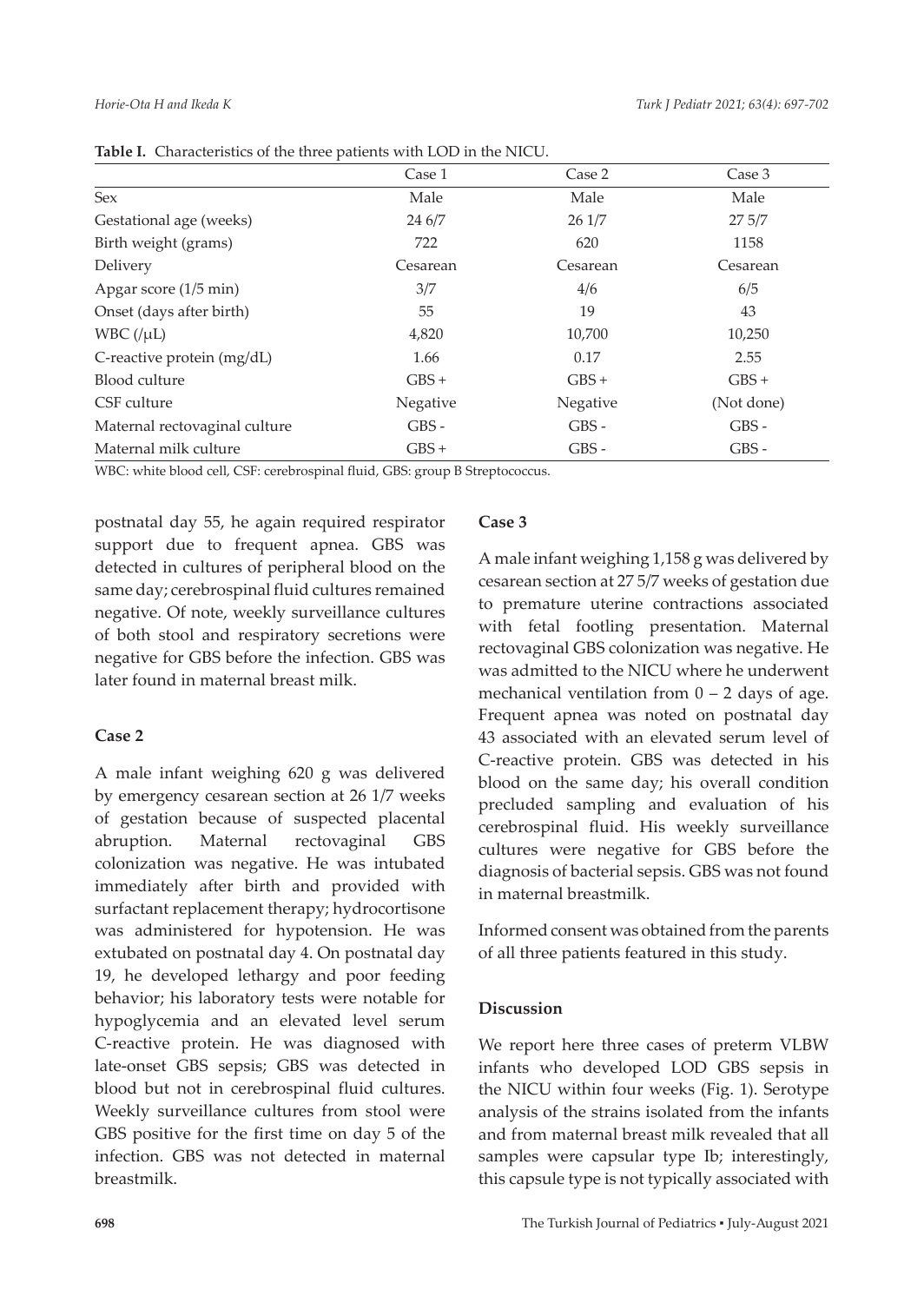

**Fig. 1.** Time course of the outbreak. Black arrows indicate the onset of LOD in each patient. Black bands represent the period of GBS carrier.

LOD (Table  $II$ )<sup>5</sup> The antibiotic susceptibility profiles of all isolates were comparable to one another.

In this report, maternal rectovaginal GBS colonization was negative throughout; as such, a mechanism involving vertical transmission of this pathogen was unlikely. Bacterial colonization surveys of all the neonates in the NICU were performed routinely on a weekly basis. Of note, two asymptomatic infants were identified in the NICU prior to the development of GBS sepsis in the index case (Fig. 1; carriers 1 and 2). Patient case 2 was identified as a GBS carrier prior to the onset of sepsis; however, two of the three patients (patient cases 1 and 3) were not GBS carriers before developing LOD. Of note, an additional three new carriers (carriers 3, 4, and 5) were identified in the NICU after the onset of disease observed in patient case 1. After the outbreak, we conducted similar prevalence surveys focused on possible sources of GBS infection, including equipment (i.e., milk warmers, feeding bottles, and shared breast pumps). No GBS was detected in any swab samples from NICU equipment. Breast

milk from the mother of patient case 1 was later identified as positive for GBS. On the other hand, maternal breastmilk from patients 2 and 3 was negative. Given these findings, we hypothesize that patient case 1 may have acquired the infection from maternal milk or asymptomatic carriers; cases 2 and 3 may have developed GBS sepsis via transmission from an asymptomatic carrier on the medical staff.

NICU-associated outbreaks of invasive GBS disease are rare and the mechanisms associated with transmission and development of severe LOD remain controversial. One group has reported that more than half the mothers of infants who develop LOD are carriers of GBS.<sup>3</sup> Routine screening for maternal GBS carriage at 35 to 37 weeks' gestation and consequent IAP may not eradicate maternal colonization; as such, the mother may remain a source of GBS. However, horizontal transmission from nosocomial sources has also been reported.<sup>6</sup>

At this time, there are only a few published reports of GBS outbreaks in NICUs. Boyer reported that 34% of the nursing staff were identified as GBS carriers in association with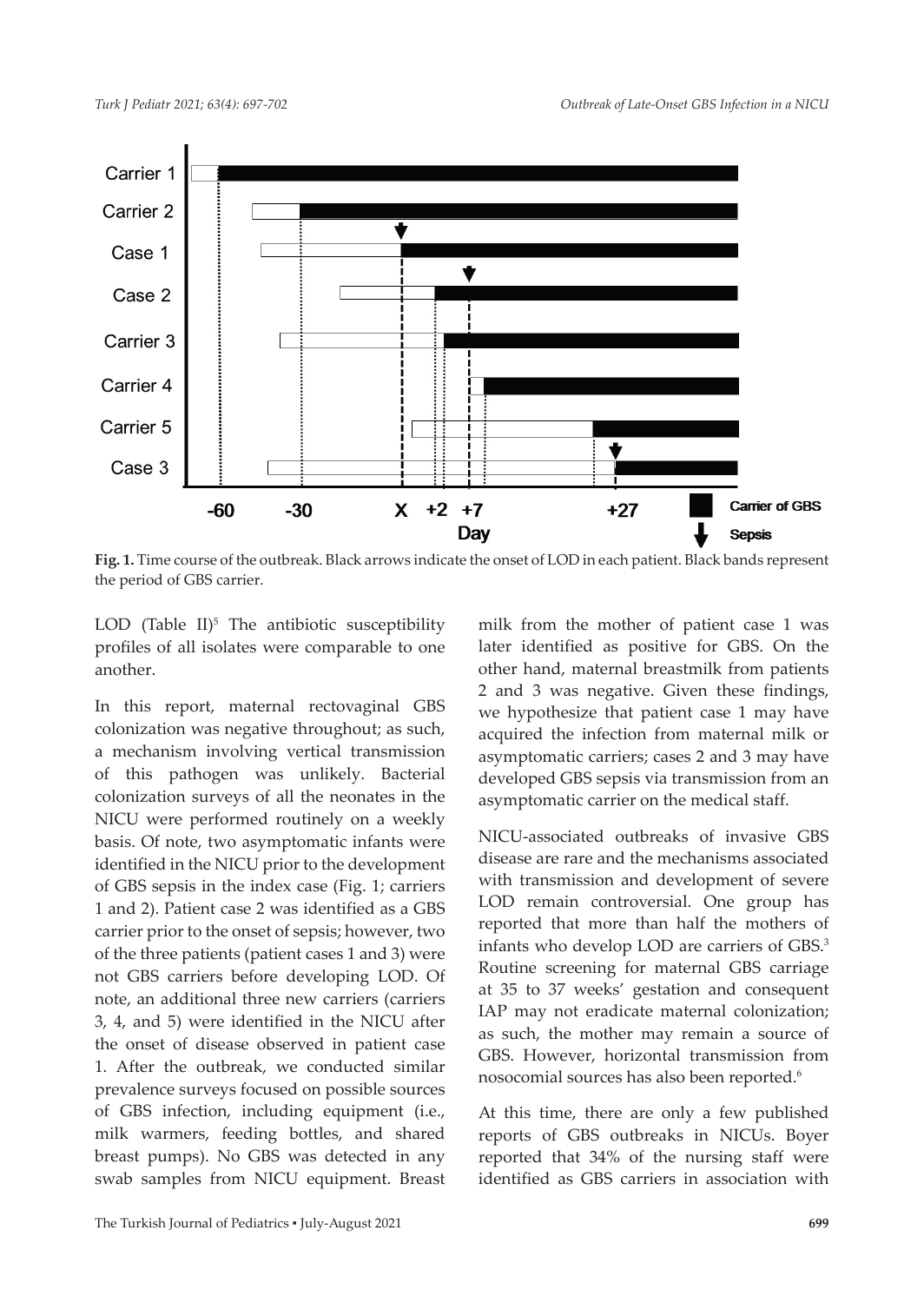|                     |             |             |               |               |               | Penicillin Ampicilin Erythromycin Clindamycin Levofloxacin Capsular serotype |
|---------------------|-------------|-------------|---------------|---------------|---------------|------------------------------------------------------------------------------|
| Case 1              | $\mathsf S$ | $\mathbf S$ | ${\mathbb R}$ | ${\mathbb R}$ | ${\mathbb R}$ | $\overline{\phantom{a}}$                                                     |
| (blood)             |             |             |               |               |               |                                                                              |
| Case 1              | S           | $\mathbf S$ | ${\mathbb R}$ | $\mathbb R$   | $\mathbb R$   | Ib                                                                           |
| (pharyngeal mucosa) |             |             |               |               |               |                                                                              |
| $\rm Case~1$        | S           | $\mathbf S$ | ${\mathbb R}$ | $\mathbb{R}$  | $\mathbb{R}$  | Ib                                                                           |
| (maternal milk)     |             |             |               |               |               |                                                                              |
| Case 2              | S           | $\mathbf S$ | $\mathbb R$   | $\mathbb{R}$  | $\mathbb{R}$  |                                                                              |
| (blood)             |             |             |               |               |               |                                                                              |
| Case 2              | $\mathbf S$ | S           | $\mathbb R$   | $\mathbb{R}$  | $\mathbb{R}$  | $_{\text{Ib}}$                                                               |
| (stool)             |             |             |               |               |               |                                                                              |
| Case 3              | $\mathbf S$ | S           | $\mathbb R$   | $\mathbb R$   | $\mathbb{R}$  | $_{\rm Ib}$                                                                  |
| (blood)             |             |             |               |               |               |                                                                              |
| Carrier 1           | $\mathbf S$ | $\mathbf S$ | $\mathbb R$   | ${\mathbb R}$ | $\mathbb R$   | Ib                                                                           |
| (stool)             |             |             |               |               |               |                                                                              |
| Carrier 2           | $\mathbf S$ | $\mathbf S$ | $\mathbb R$   | $\mathbb R$   | $\mathbb{R}$  | Ib                                                                           |
| (stool)             |             |             |               |               |               |                                                                              |
| Carrier 3           | $\mathbf S$ | $\mathsf S$ |               |               | $\mathbb{R}$  | $_{\text{Ib}}$                                                               |
| (stool)             |             |             |               |               |               |                                                                              |
| Carrier 4           | S           | $\mathsf S$ | $\mathbb R$   | $\mathbb R$   | $\mathbb{R}$  |                                                                              |
| (stool)             |             |             |               |               |               |                                                                              |
| Carrier 4           | S           | $\mathsf S$ | $\mathbb R$   | $\mathbb R$   |               | $_{\text{Ib}}$                                                               |
| (pharyngeal mucosa) |             |             |               |               |               |                                                                              |
| Carrier 5           | $\mathbf S$ | $\mathbf S$ | $\mathbb R$   | $\mathbb{R}$  | R             | Ib                                                                           |
| (stool)             |             |             |               |               |               |                                                                              |

S: susceptible, R: resistant.

a cluster outbreak of this infection.<sup>7</sup> Recently, Collin reviewed the overall incidence and prevalence of GBS clusters in healthcare settings, and identified only 12 reports focused on neonatal LOD over 50-year period.4

Infant-to-infant or staff member-to-infant spread may occur via physical contamination. Cross-transmission has been associated with high staff workloads, patient crowding and deficient cot-spacing and/or high patient-tonurse ratios.<sup>4</sup> Likewise, poor infection control practices, including inadequate hand hygiene and care taken when preparing infant formula feedings are magnified in premature infants who are then exposed to GBS. Environmental contamination from inadequate disinfection of equipment or surfaces is also appreciated as a

reservoir for invasive pathogens. Shared breast pumps, laryngoscope blades, patient monitors, and other surfaces that are handled frequently have all been implicated as sources of infection.<sup>8</sup>

While breast milk plays an important role in protecting infants against GBS infection, it may also represent a significant source of pathogens associated with LOD and infection.<sup>9</sup> It has been estimated that ~0.8 to 3.5% of mothers carry GBS in their breast milk; this pathogen is among the more common causes of mastitis. However, the role of breast milk and its role in promoting neonatal LOD remains incompletely understood.10 In this report, breast milk from the mother of the index case (patient case 1) was GBS positive. As such, breast milk was suspected to be one of the potential sources of GBS LOD in this patient.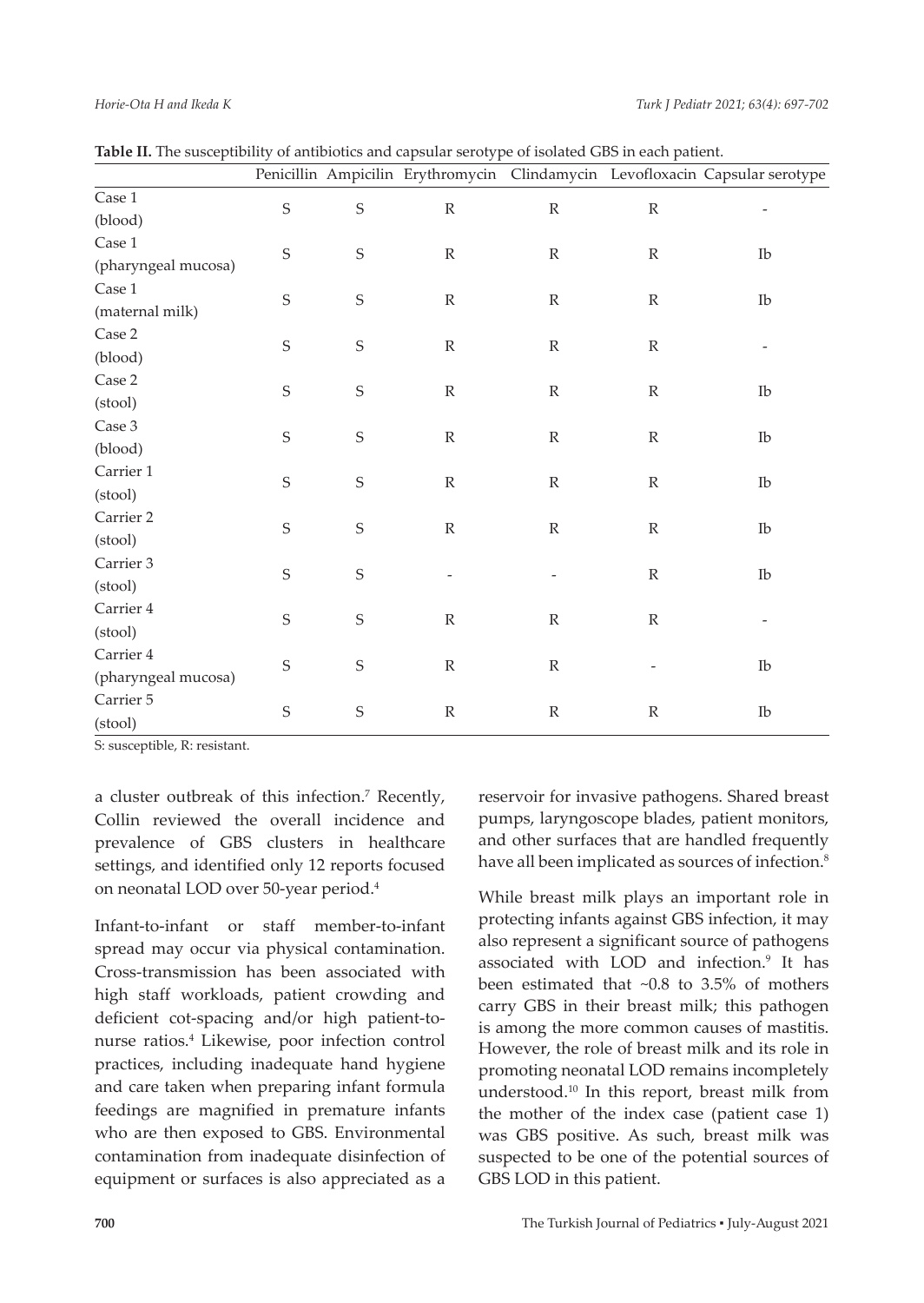Several published reports have defined risk factors associated with LOD.3,11 We note that all three cases featured here were VLBW infants born prematurely, from 24 to 27 weeks of gestation, and developed GBS sepsis at postnatal days 19–55 days after birth (Table I). Preterm delivery and low birth weight have been associated with an increased risk of invasive GBS infection and LOD. Important factors that influence progression from GBS colonization to infection include immune status and integrity of the gastrointestinal mucosa as well as the bacterial load and virulence. Compared with infants born at term, preterm infants typically have a more poorly-developed immune system as well as transient hypogammaglobulinemia. The other sources of infection associated with LOD include the use of invasive devices as well as administration of steroids<sup>12</sup> that may be required for life-supporting care.

Other than scrupulous attention to hygiene and infection control practices, there are no known mechanisms that might be put in place to prevent the spread of GBS. Infection control practices typically include standard precautions such as hand hygiene, careful preparation and thawing of frozen breast milk, and weekly surveillance of bacterial colonization; all of these measures are critical toward efforts to prevent GBS LOD and sepsis in the NICU. Physicians and nursing staff need to be alert to the presence of GBS in routine surveillance cultures, as well as other pathogens, including multiple drug-resistant bacteria, such as methicillinresistant *Staphylococcus aureus*. To prevent GBS outbreaks in the NICU, Jauneikaite and colleagues note that a single case of GBS LOD should be considered as a sentinel of a future outbreak13; all cases of GBS infection should prompt enhanced prospective and retrospective surveillance throughout the facility.

There are two limitations to our findings. First, although we provide some information about potential routes of GBS transmission, the precise mode of transmission was not fully determined because we did not perform surveillance on the healthcare personnel who were in the NICU during this period. Second, while our results may be suggestive of a single source, this could not be concluded with certainty without molecular typing information for each bacterial isolate.<sup>14</sup>

In summary, we report here an outbreak of GBS LOD among VLBW preterm infants in a NICU. In a recent publication, Collins reported that the risks associated with GBS outbreaks specifically in the setting of the NICU have increased over the past 9 years.4 Indeed, some reports recommended that a single case of GBS LOD might be treated as a sentinel, and should be followed by enhanced surveillance measures.<sup>13</sup> This report underscores the need to be aware of the risk of nosocomial transmission of GBS infection in the NICU and the need to be alert to any indication of GBS contamination in routine surveillance cultures.

# **Acknowledgment**

The authors thank Dr. Miyuki Morozumi, Department of Infectious Diseases, Keio University School of Medicine, Tokyo, for capsular serotype analyses and Dr. Hiroyuki Shiro, Department of Pediatrics, Yokohama Rosai Hospital, Yokohama, for precious advice on the infectious control in NICU.

# **Author contribution**

The authors confirm contribution to the paper as follows: clinical data and preparation of the manuscript: HH; study conception and design: KI. All authors reviewed the results and approved the final version of the manuscript.

#### **Conflict of interest**

The authors declare no conflict of interest.